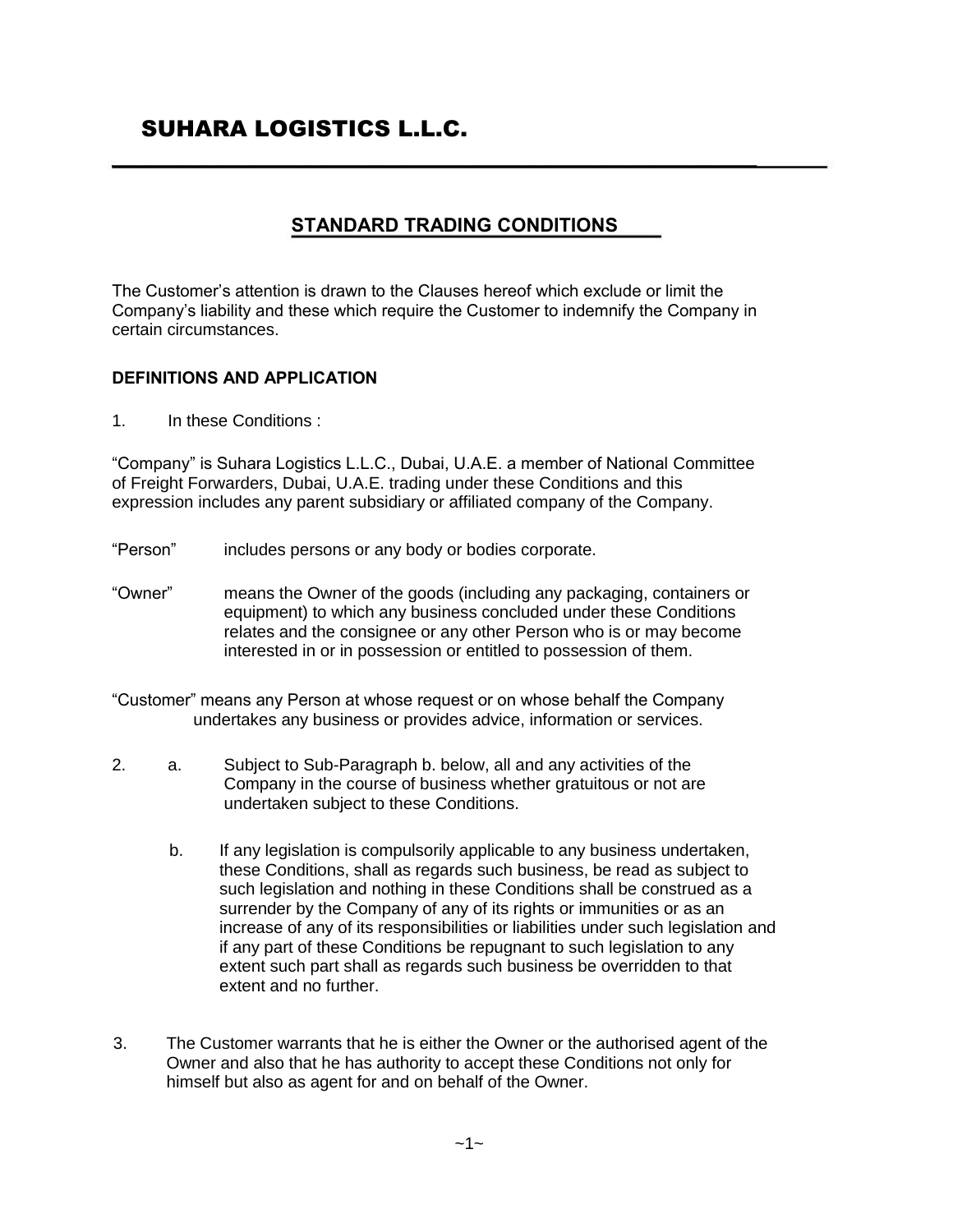4. In authorising the Customer to enter into any contract with the company and/or in accepting any document issued by the company in connection with such Contract, the Owner irrevocably accepts these Conditions for themselves and their agents and for any parties on whose behalf they or their agents may act, and in particular but without prejudice to the generality of this Clause, they accept that the Company shall have the right to enforce against them jointly and severally any liability of the Customer under these Conditions or to recover from them any sums to be paid to the Company by the Customer which upon proper demand have not been paid.

## **THE COMPANY**

- 5. a. Subject to Clauses 13 and 14 below, the Company shall be entitled to procure any or all of its services as an agent or to provide these services as a principal.
	- The offer and acceptance of an inclusive price for the accomplishment of any service or services shall not itself determine whether any such service is or services are to be arranged by the Company acting as agent or to be provided by the Company acting as a contracting principal. b.
	- When acting as an agent the Company does not make or purport to make any contract with the Customer for the carriage, storage, packing or handling of any goods nor for any other physical service in relation to them and acts solely on behalf of the Customer in securing services by establishing Contracts with third parties so that direct contractual relationships are established between the Customer and such third parties. c.
	- The Company shall on demand by the Customer provide evidence of any Contract entered into as agent for the Customer. Insofar as the Company may be in default of this obligation, it shall be deemed to have contracted with the Customer as a principal for the performance of the Customer's instructions. d.
- 6. When and to the extent that the Company has contracted as principal for the performance of any of its services, it undertakes to perform and/or in its own name to procure the performance of those services, and subject always to the totality of these Conditions and in particular to Clauses 26 - 29 hereof accepts liability for loss of or damage to goods taken into its charge occurring between the time when it takes the goods into its charge and the time when the Company is entitled to call upon the Customer or Owner to take delivery of the goods.
- When and to the extent that the Company in accordance with these Conditions is acting as an agent on behalf of the Customer, it is acting in a customary manner. The Company shall be entitled, and the Customer hereby expressly authorises 7.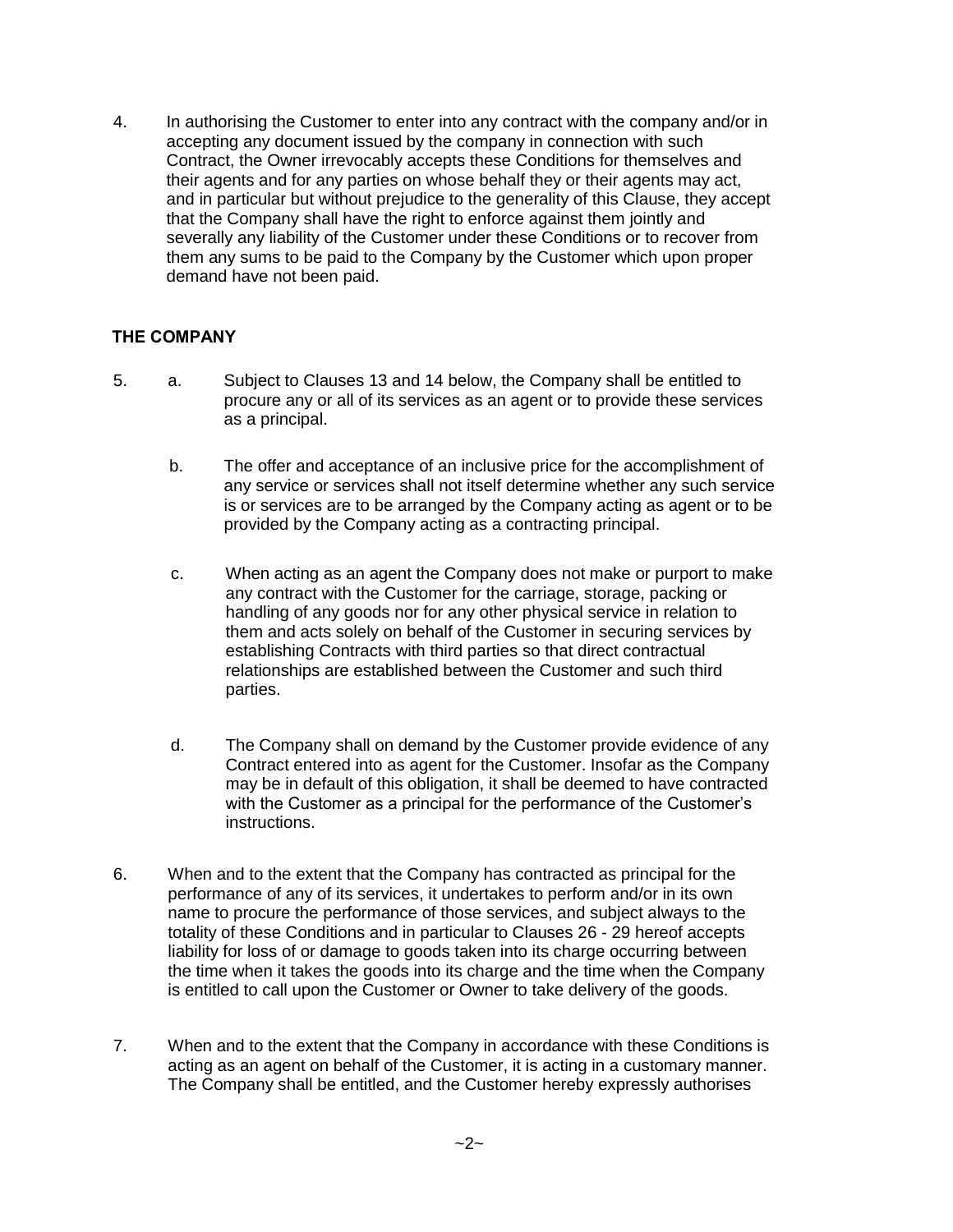the Company such entitlement, to enter into contracts on behalf of the Customer and the Owner : -

- a. for the carriage of goods by any route or means or Person,
- b. for the storage, packing, trans-shipment, loading, unloading or handling of the goods by any Person at any place and for any length of time,
- c. for the carriage or storage of goods in or on transport units as defined in sub clause 19 c. and with other goods of whatever nature, and
- d. to do such acts as may in the opinion of the Company be reasonably necessary in the performance of its obligations in the interests of the Customer and the Owner.
- 8. The Company reserves to itself a reasonable liberty as to the means, route and procedure to be followed in the handling, storage and transportation of goods. In any case where no particular route is agreed between the Company and the Customer, the Customer agrees that the agreed route is that which the Company reserves to itself a reasonable liberty to follow.
- The Company is permitted to perform any of its obligations herein by itself or by a sub-contractor. For the purpose of allowing any such sub-contractor to take the benefit of these Conditions, the Company acts as agent and trustee for such subcontractor in entering into a contract governed by these Conditions with the Customer and Owner. 9.
- The Company shall have a general lien on all goods and documents relating to goods in its possession, custody or control for all sums due at any time from the Customer or Owner, and shall be entitled to retain such goods and documents against payment of the freightage expenses and other such sums due to him for the transportation. 10.
- The Company shall be entitled to retain and be paid all brokerages, commissions, allowances and other remunerations customarily retained by or paid to freight forwarders. 11.
- a. If delivery of the goods or any part thereof is not taken by the Customer or Owner, at the time and place when and where the Company is entitled to call upon such Person to take delivery thereof, the Company shall be entitled to store the goods or any part thereof at the sole risk of the Customer, whereupon the liability of the Company in respect of the goods or that part thereof stored as aforesaid shall wholly cease and the cost of such storage if paid for or payable by the Company or any agent or sub-contractor of the Company shall forthwith upon demand be paid by the Customer to the Company. 12.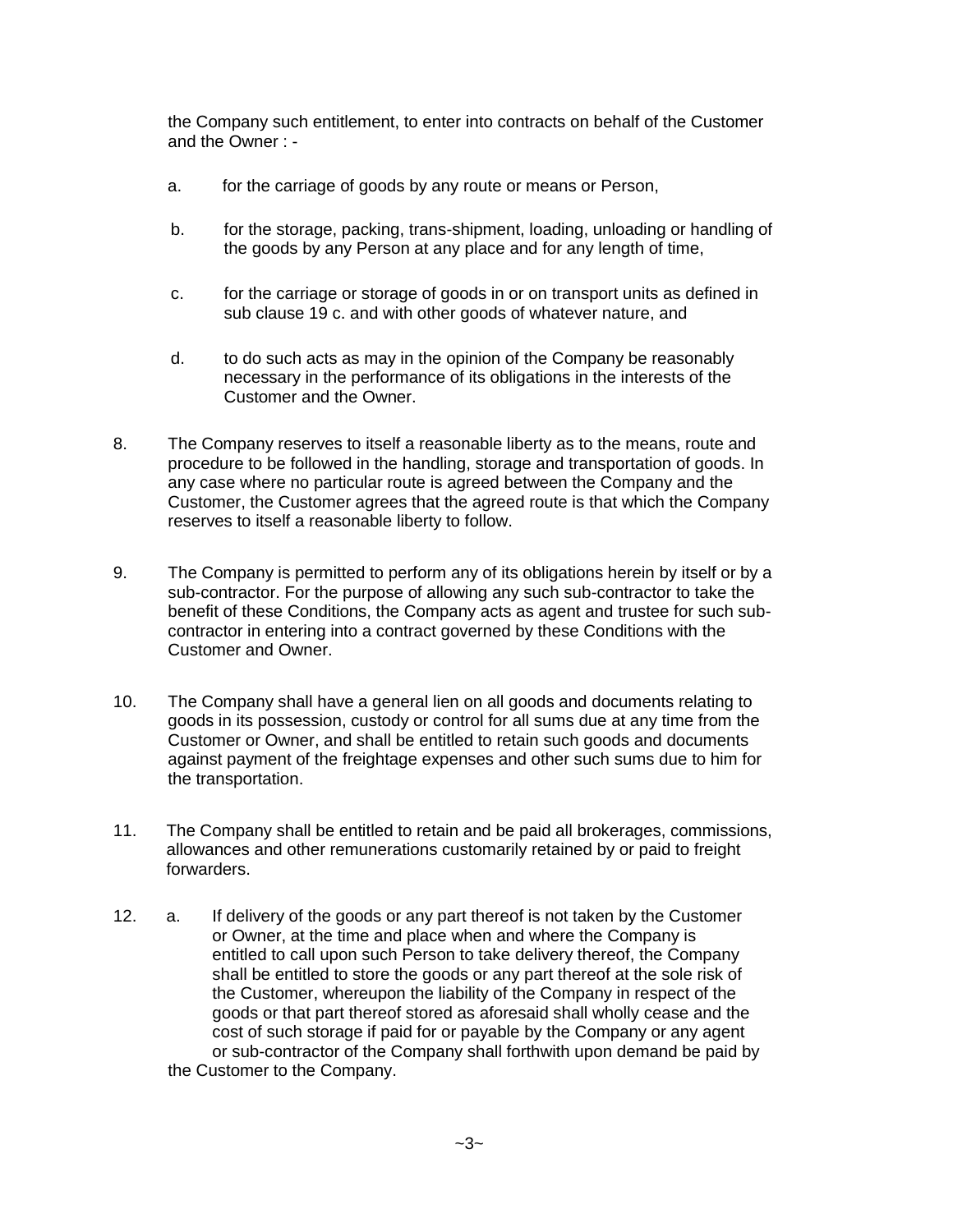- b. The Company shall be entitled at the expense of the Customer to obtain an order by the competent UAE Court to dispose of perishable goods or non-delivered goods as defined by sub clause 12 a. herein as the Court thinks fit.
- 13. a. No insurance will be effected except upon express instructions given in writing by the Customer and all insurances effected by the Company are subject to the usual exceptions and conditions of the policies of the insurance company or underwriters taking the risk. Unless otherwise agreed in writing the Company shall not be under any obligation to effect a separate insurance on each consignment but may declare it on any open or general policy held by the Company.
	- b. Insofar as the Company agrees with the Customer to arrange insurance, the Company acts solely as agent for the Customer using its best endeavours to arrange such insurance and does so subject to the limits of liability contained in Clause 29 hereof.
- 14. a. Except under special arrangements previously made in writing or under the form of a printed document signed by the Company, any instructions relating to the delivery or release of goods in specified circumstances only, such as (but without prejudice to the generality of this Clause) against payment or against surrender of a particular document, are accepted by the Company only as agents for the Customer where third parties are engaged to effect compliance with the instructions.
	- b. The Company shall not be under any liability in respect of such arrangements as are referred to under Sub-Clause a. hereof save where such arrangements are made in writing.
	- In any event, the Company's liability in respect of the performance or arranging the performance of such instructions shall not exceed that provided for in these Conditions in respect of loss of or damage to goods, c.
- 15. Advice and information in whatever form it may be given is provided by the Company for the Customer only and the Customer shall indemnify the Company against any liability, claims, loss, damage, costs or expenses arising out of any other persons relying upon such advice or information. Except under special arrangements previously made in writing, advice and information which is not related to specific instructions accepted by the Company is provided gratuitously and without liability.
- a. Except under special arrangements previously made in writing the Company will not accept or deal with bullion, coin, precious stones, jewellry, valuables, antiques, pictures, human remains, livestock or plants. 16.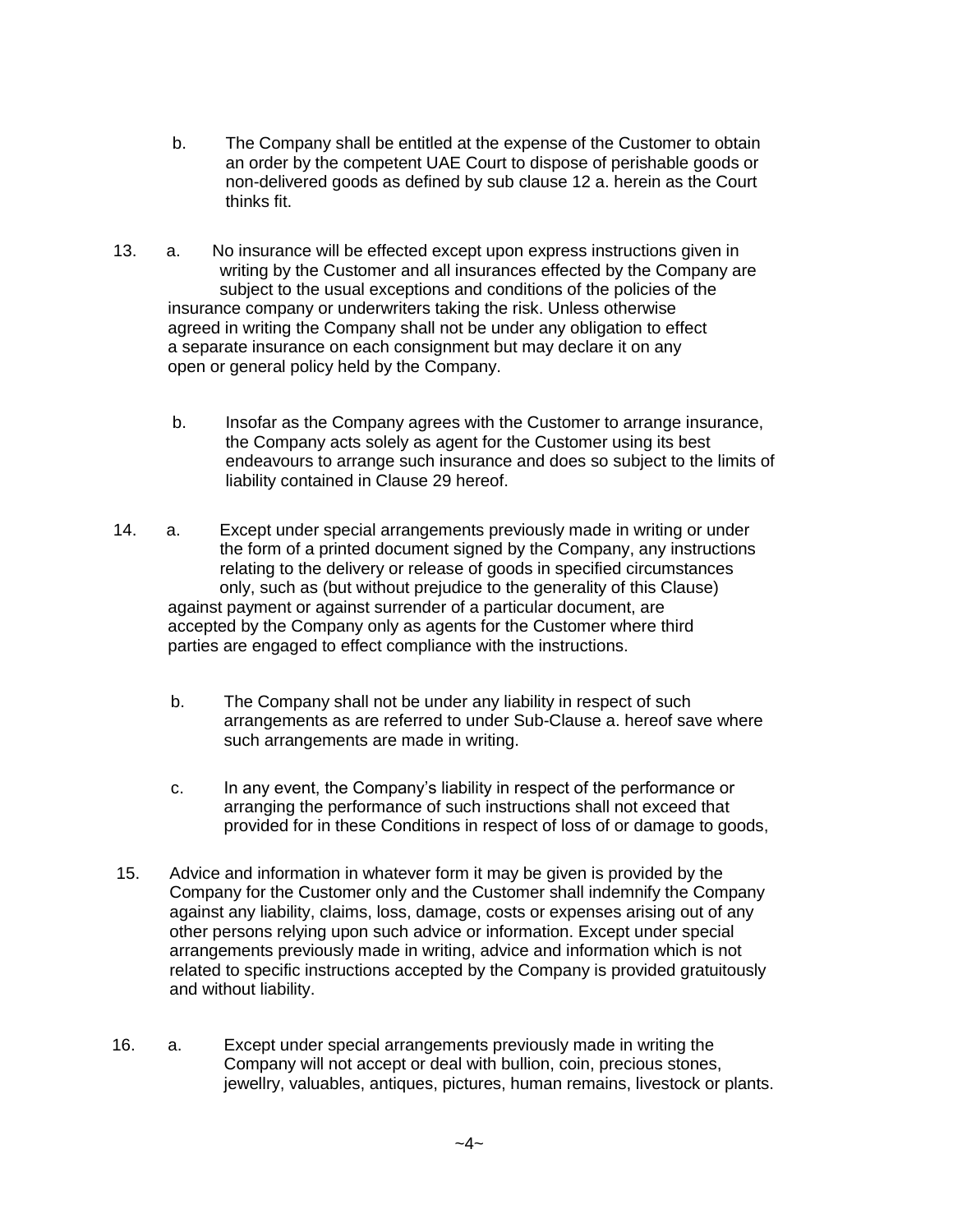Should any Customer nevertheless deliver any such goods to the Company or cause the Company to handle or deal with any such goods otherwise than under special arrangements previously made in writing the Company shall be under no liability whatsoever for or in connection with such goods howsoever arising.

- b. the Company may at any time waive its rights and exemptions from liability under Sub-Clause a. above in respect of any one or more of the categories of goods mentioned herein or any part of any category. If such waiver is not in writing, the onus of proving such waiver shall be on the Customer.
- 17. Except following instructions previously received in writing and accepted by the Company, the Company will not accept or deal with goods of a dangerous or damaging nature nor with goods likely to harbour or encourage vermin or other pests, nor goods liable to taint or affect other goods. If such goods are accepted pursuant to a special arrangement and then in the opinion of the Company they constitute a risk to other goods, property, life or health, the Company shall where reasonably practicable contact the Customer, but reserve the right at the expense of the Customer to remove or otherwise deal with the goods.
- Where there is a choice of rates according to the extent of degree of liability assumed by carriers, warehousemen or others, no declaration of value where optional will be made except under special arrangements previously made in writing. 18.

## **THE CUSTOMER**

- 19. The Customer warrants :
	- a. that the description and particulars of any goods furnished by or on behalf of the Customer are full and accurate.
	- b. that all goods have been properly and sufficiently prepared, packed, stowed, labelled and/or marked, and that the preparation, packing, stowage, labelling and marking are appropriate to any operations or transactions affecting the goods and the characteristics of the goods.
	- that where the Company receives the goods from the Customer already stowed in or on a container, trailer, tanker, or any other device specifically constructed for the carriage of goods by land, sea or air (each hereafter individually referred to as the "transport unit"), the transport unit is in good condition, and is suitable for the carriage to the intended destination of the goods loaded therein or thereon. c.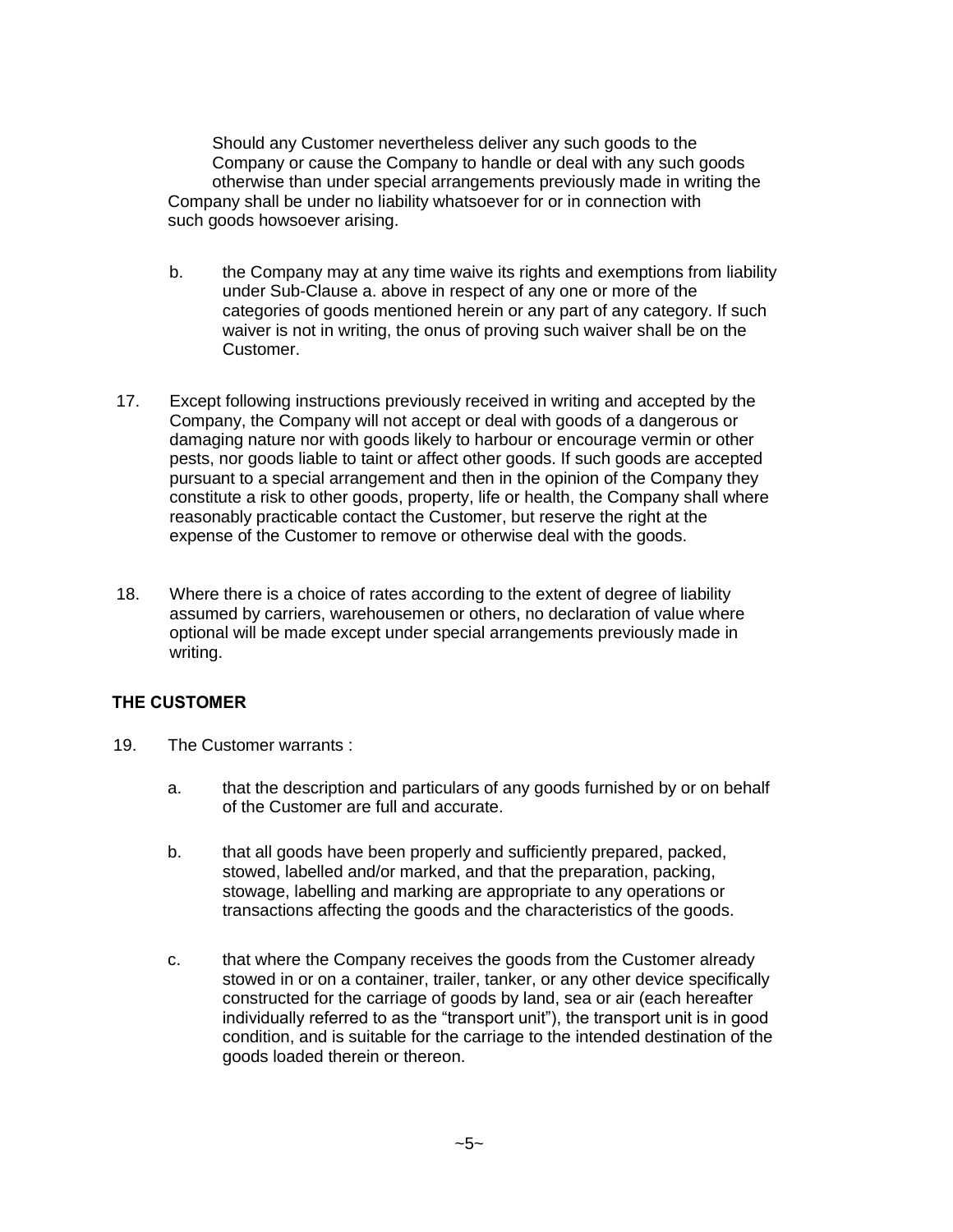- 20. Should the Customer otherwise than under special arrangements previously made in writing as set out in Clause 17 above deliver to the Company or cause the Company to deal with or handle goods of a dangerous or damaging nature, or goods likely to harbour or encourage vermin or other pests, or goods liable to taint or affect other goods, he shall be liable for all loss or damage arising in connection with such goods and shall indemnify the Company against all penalties, claims, damages, costs and expenses whatsoever arising in connection therewith, and the goods may be dealt with in such a manner as the Company or any other Person in whose custody they may be at any relevant time shall think fit.
- The Customer undertakes that no claim shall be made against any director, servant, or employee of the Company which imposes or attempts to impose upon them any liability in connection with any services which are the subject of these Conditions and if any such claim should nevertheless be made, to indemnify the Company against all consequences thereof. 21.
- The Customer shall save harmless and keep the Company indemnified from and against :- 22.
	- a. all liability, loss, damage, costs and expenses whatsoever (including without prejudice to the generality of the foregoing, all duties, taxes, imposts, levies, deposits and outlays of whatsoever nature levied by any authority in relation to the goods) arising out of the Company's action in accordance with the Customer's instructions or arising from any breach by the Customer of any warranty contained in these Conditions of from the negligence of the Customer, and -
	- without derogation from Sub-Clause a. above, any liability assumed or incurred by the Company when by reason of carrying out the Customer's instructions the Company has reasonably become liable or may become liable to any other party, and b.
	- all claims, costs and demands whatsoever and by whomsoever made in excess of the liability of the Company under the terms of these Conditions regardless of whether such claims, costs and demands arise from or in connection with the negligence or breach of duty of the Company its servants, sub-contractors or agents, and c.
	- any claims of a General Average nature which may be made on the Company. d.
- The Customer shall pay to the Company in cash or as otherwise agreed all sums immediately when due without reduction or deferment on account of any claim, counterclaim or set-off. 23. a.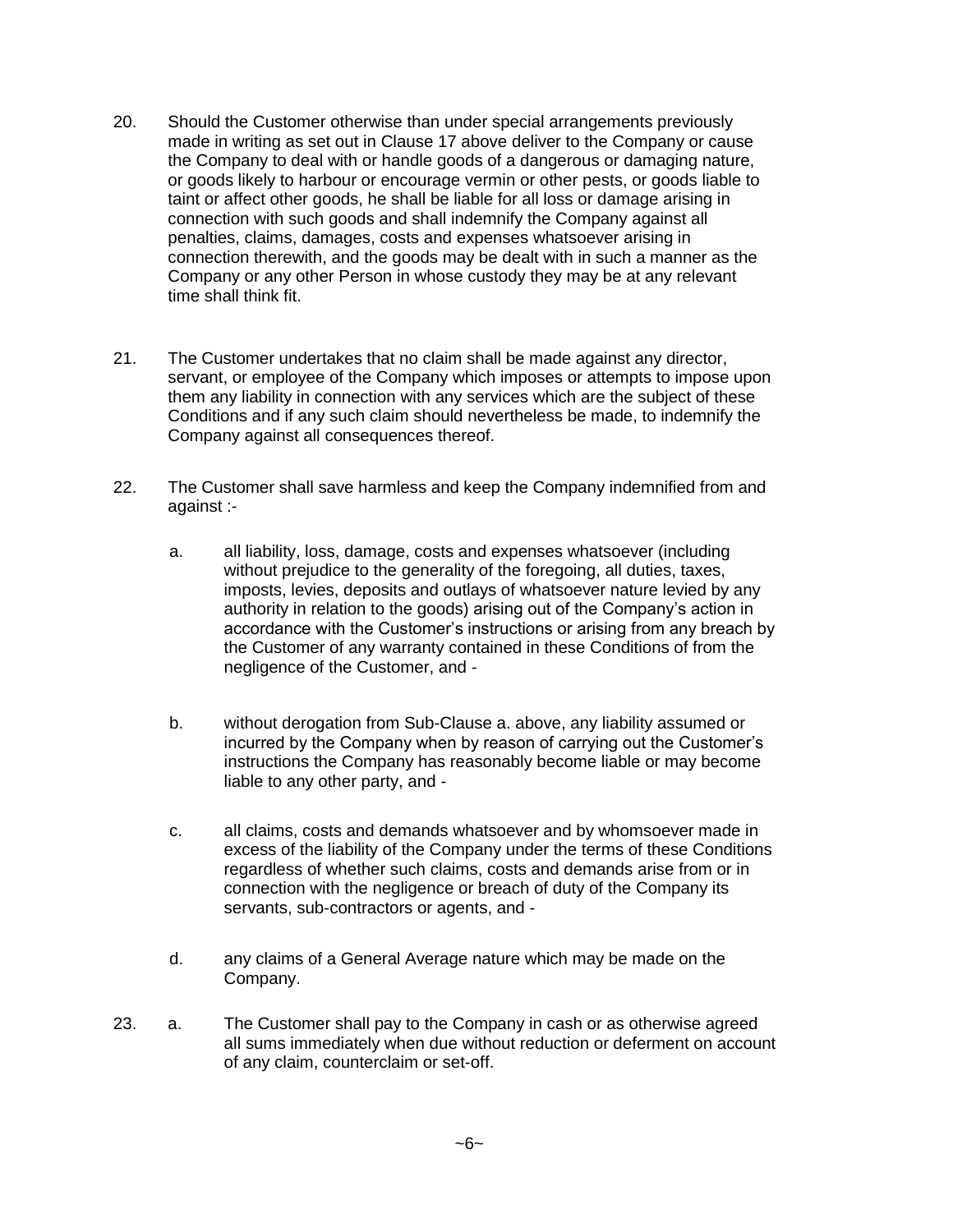- b. In respect of all sums which are overdue the Customer shall be liable to pay to the Company interest calculated at 2% above the Base Rate for the time being of the UAE Central bank.
- 24. Despite any acceptance by the Company of instructions to collect freight, duties, charges or other expenses from the Owner or any other Person the Customer shall remain responsible for such freight, duties, charges or expenses on receipt of evidence of proper demand and in the absence of evidence of payment (for whatever reason) by the Owner or such other Person when due.
- Where liability for General Average arises in connection with the goods, the Customer shall promptly provide security to the Company or to any other party designated by the Company in a form acceptable to the Company. 25.

## **LIABILITY AND LIMITATION**

- 26. The Company shall perform its duties with a reasonable degree of care, diligence, skill and judgment.
- 27. The Company shall be relieved of liability for any loss or damage if and to the extent that such loss or damage is caused by :
	- a. strike, lock-out, stoppage or restraint of labour, the consequences of which the Company is unable to avoid by the exercise of reasonable diligence.
	- b. any cause or event which the Company is unable to avoid and the consequences whereof the Company is unable to prevent by the exercise of reasonable diligence.
- 28. Except under special arrangements previously made in writing the Company accepts no responsibility for departure or arrival dates of goods.
- 29. a. Subject to sub clause 2 b. above and Sub-Clause d. below the Company's liability howsoever arising and notwithstanding that the cause of loss or damage be unexplained shall not exceed.
	- $(i)$  In the case of claims for loss or damage to goods : -(a)the value of any goods lost or damaged, or
		- (b) a sum at the rate of Dirhams 30 (thirty) per kilo of gross weight of any goods lost or damaged, subject to a limit of Dirhams 20,000 (twenty thousand) per package or unit,

whichever shall be the least between (a) and (b)

(ii) In case of all other claims : -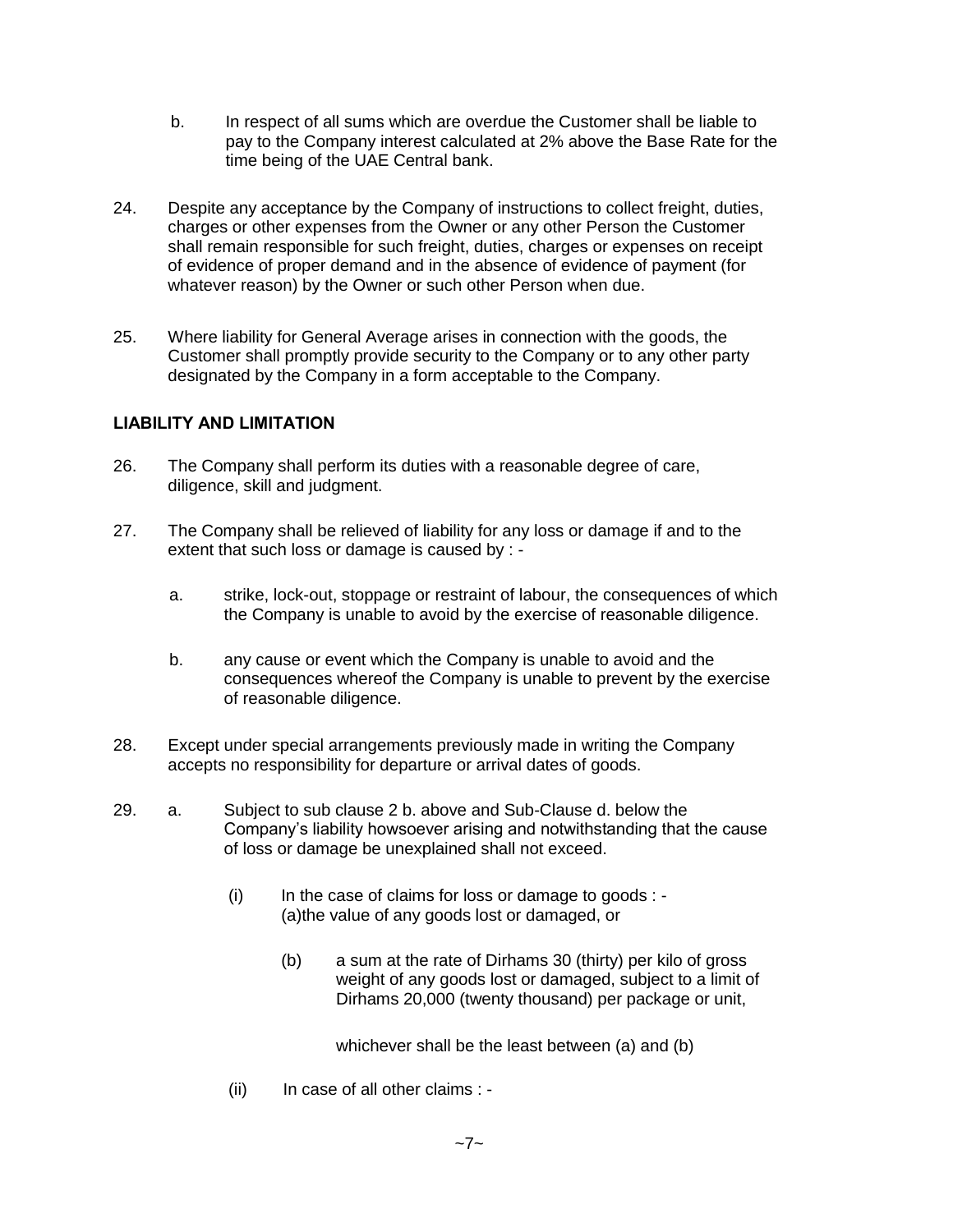- (a) the value of the goods the subject of the relevant transaction between the Company and its Customer, or
- (b) a sum at the rate of Dirhams 30 (thirty) per kilo of the gross weight of the goods the subject of the said transaction. subject to a limit of Dirhams 20,000 (twenty thousand) per package or unit.

whichever shall be the least between (a) and (b)

For the purposes of sub clause 29 a. the value of the goods shall be their value when they were or should have been shipped.

- b. Subject to sub clause 2 b. above, and Sub-Clause d. below, the Company's liability for loss or damage as a result of failure to deliver or arrange delivery of goods in a reasonable time or (where there is a special arrangement under Clause 28) to adhere to agreed departure or arrival dates shall not in any circumstances whatsoever exceed a sum equal to twice the amount of the Company's charges in respect of the relevant transaction.
- Save in respect of such loss or damage as is referred to at Sub-Clause b. and subject to Sub-Clause 2 b. above and Sub-Clause d. below, the Company shall not in any circumstances whatsoever be liable for indirect or consequential loss such as (but not limited to ) loss of profits, loss of market or the consequences of delay or deviation however caused, c.
- By special arrangement agreed in writing, the Company may accept liability in excess of the limits set out in Sub-Clauses a. to c. above upon the Customer agreeing to pay the Company's additional charges for accepting such increased liability. Details of the Company's additional charges will be provided upon request. d.
- The Conditions are without prejudice to the terms of any international convention which is applicable by law to any dispute which may arise in relation to the carriage of the goods. 30. a.
	- If the Company acts as a principal in making an agreement for the carriage of goods by air, the following notice is hereby given: b.

If the carriage involves an ultimate destination to or stop in a country other than the country of departure, the Warsaw Convention may be applicable and the Convention governs and in most cases limits the liability of carriers in respect of loss of or damage to cargo. Agreed stopping places are those places (other